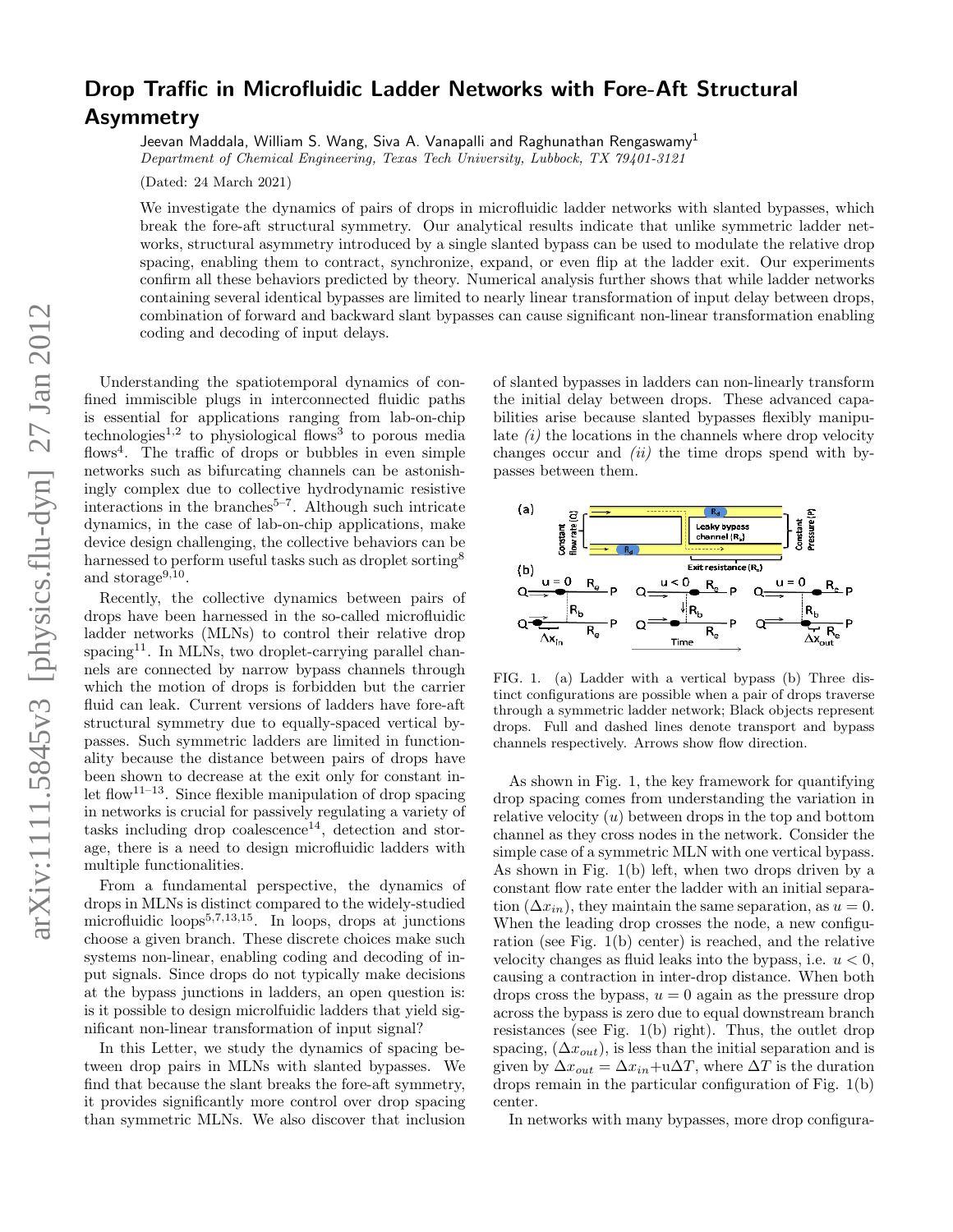tions and relative velocity changes are possible than that of Fig. 1(b) as drops traverse through multiple nodes. In general, we find that

$$
\Delta x_{out} = \Delta x_{in} + \sum_{j=1}^{p} u_j \Delta T_j \tag{1}
$$

where  $p$  is the number of distinct configurations of droplets occurring in the network,  $u_j$  and  $\Delta T_j$  are the associated relative velocities and time periods.

The degree of separation achieved at the ladder exit depends on the contribution of the summation term in Eqn (1) both with respect to magnitude and sign. The strength of this contribution is modulated by the specific architecture of the ladder network. To compute this contribution, we use resistive network modeling<sup>13</sup>, where we assume each drop is a point object with the same hydrodynamic resistance  $(R_d)$ . Since the drop velocity  $(V)$  is linearly dependent on liquid flow rate  $(Q)^{16}$ , we have  $V = \beta Q/S$ , where S is the channel cross-sectional area and  $0 < \beta < 2$ . To preserve the relative separation when drops leave the ladder network, we choose the downstream channel resistances to be equal.

We begin by discussing the effect of a single slanted bypass in regulating the dynamics of drop spacing. Fig. 2 (a, b) shows a representative ladder network with a slanted bypass. In contrast to the vertical bypass, a new control parameter,  $\Delta L$  is needed to describe two possible structural configurations—backward slant for  $\Delta L < 0$ and forward slant for  $\Delta L > 0$ .

To determine the drop spacing at the exit due to the slanted bypass, we identify the relative velocities that are non-zero and the corresponding durations as prescribed by Eqn (1). Similar to the vertical bypass in Fig. 1, nonzero *u* occurs only after one of the droplets crosses a node. Solving the hydrodynamic circuit for this drop configuration analytically, we obtain  $u = \beta Q/S \cdot (R_d/(R_b + 2R_e +$  $(R_d)$ ) and  $\Delta T = (\Delta x_{in} - \Delta L) S/(\beta Q)$ , where  $R_b$  and  $R_e$ are the bypass and exit channel resistance respectively. Thus, Eqn (1) for the case of an MLN with a slanted bypass transforms to

$$
\Delta x_{out} = \Delta x_{in} - M(\Delta x_{in} - \Delta L)
$$
 (2)

where  $M = R_d/(R_b + 2R_e + R_d)$  and  $0 < M < 1$ . Note in Eqn (2),  $\Delta x_{in} > 0$  corresponds to the top drop leading over the bottom drop in the ladder.

Remarkably, Eqn (2) captures several dynamical regimes emerging from structural asymmetry due to a slanted bypass as illustrated in Fig. 2(c). For the particular case of a vertical bypass  $(\Delta L = 0)$ , Eqn (2) reveals that drops can only undergo contraction (see Fig.  $1(a)$ ). Perfect synchronization of drop pairs, i.e.  $\Delta x_{out}=0$  is difficult to achieve with a single vertical bypass, as it requires M to be unity.

In contrast to the vertical bypass, we find that the backward slant, where  $\Delta L < 0$ , yields flexible control over drop spacing as illustrated in Fig. 2(ii). For large input drop spacing,  $\Delta x_{in} > \frac{M\Delta L}{M-1}$ , the pairs at the exit



FIG. 2. Ladder networks with (a) backward slant (b) forward slant; (c) Dynamical regimes due to drop traffic in MLNs with a single (i) vertical bypass (ii) backward slant and (iii) forward slant.  $M = 0.45$ .

undergo contraction for the same reason as in the vertical bypass. Perfect synchronization can also be realized with just a single backward slant when  $\Delta x_{in} = \frac{M\Delta L}{M-1}$ . Moreover, when  $\Delta x_{in} < \frac{M\Delta L}{M-1}$ , a new regime emerges that we refer to as *flipping*. We observe that the leading droplet is initially ahead of the lagging droplet. However, when the leading drop crosses the bypass first, its velocity is reduced and the lagging drop has sufficient duration to catch up and overtake it. Thus, the flipping behavior yields  $\Delta x_{out} < 0$  as shown in Fig. 2(ii).

Similar to the backward slant, the forward slant (where  $\Delta L > 0$ ) provides additional means of control. Interestingly, in contrast to the backward slant, the behavioral transitions depend only on the value of input drop spacing relative to  $\Delta L$ . When  $\Delta x_{in} < \Delta L$ , the lagging drop crosses the bypass first, resulting in expansion as highlighted in Fig. 2(iii). Alternatively, if  $\Delta x_{in} > \Delta L$ , the leading droplet crosses the bypass first, resulting in contraction. If  $\Delta x_{in} = \Delta L$ , then both drops cross the bypass simultaneously, and the input spacing is preserved. Thus forward slant allows drop pairs to expand, contract or remain unchanged.

It would be misleading to visualize the slanted ladder network as being equivalent to a vertical bypass network with the addition of  $\Delta L$  to the inlet spacing as we have already shown that vertical bypasses can only reduce the drop spacing for a fixed inlet flow. We assumed the exit channels to have equal lengths to simplify the analysis; however, the analysis presented in this letter extends trivially to unequal exit lengths also.

To confirm the different behaviors predicted by our theory, we sought to construct an MLN with a single slant. However, the design space is large, requiring optimization of upstream and downstream transport channel resistance, slant resistance, slant slope, and hydrodynamic resistance of drops, which itself is a complex function of the flow conditions and fluid properties $^{17,18}$ . For-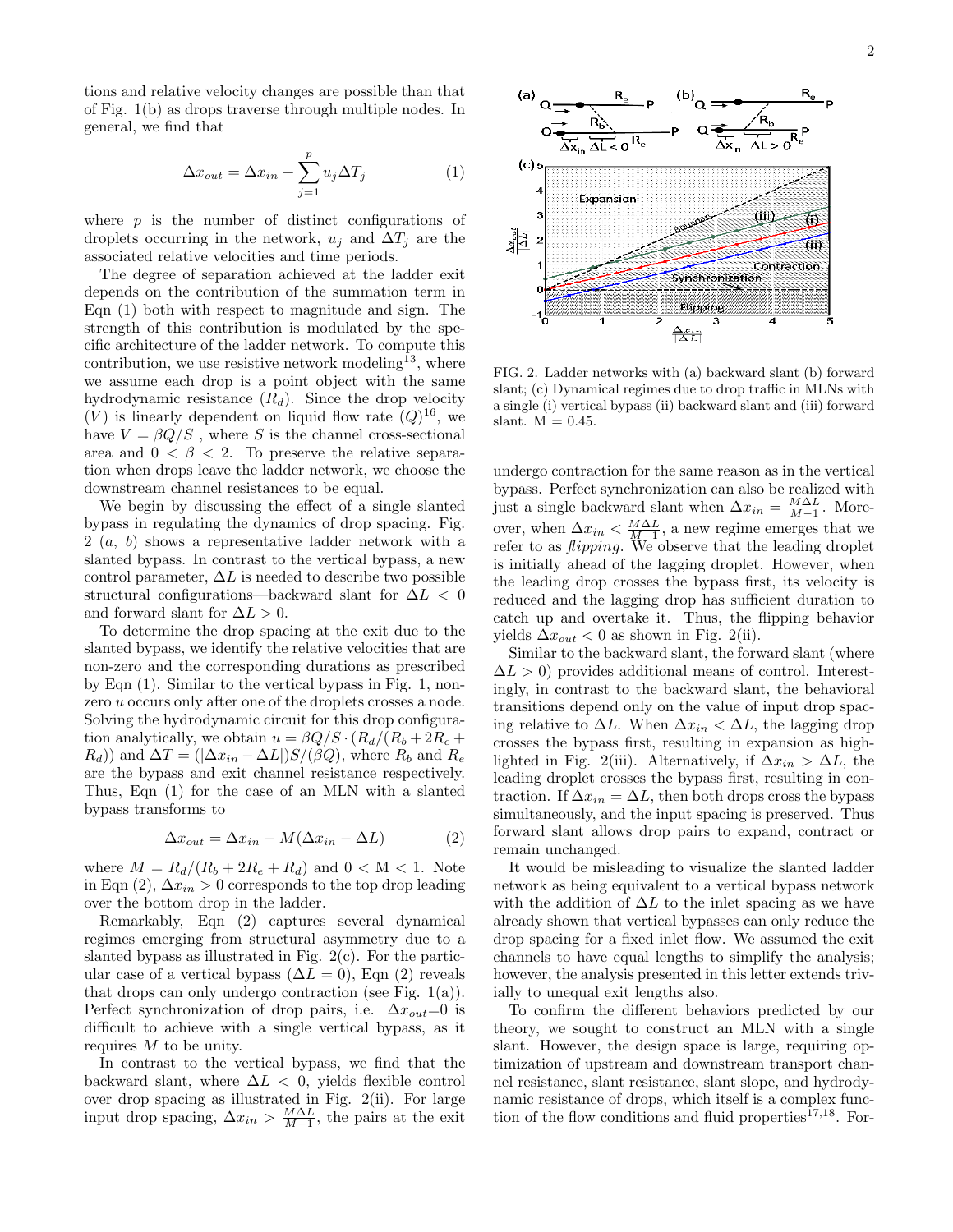

FIG. 3. Experimental confirmation of the dynamic behaviors in MLNs: (a) Snapshots showing synchronization of a droplet pair. Time interval between images is 0.08s; (b) Drop spacing as a function of position in the ladder  $(|\Delta L| = 500 \mu m)$ . Continuous phase was hexadecane, and dispersed phase was aqueous dye solution. The transport channels are  $100 \mu m$  wide and tall.

tunately, insights from Eqn (2) reduce the search space. According to Fig. 3, the backward slant is the best candidate to achieve maximum contraction, perfect synchronization and flipping. Moreover, Eqn (2) reveals that if  $\Delta x_{in}$  < 0 (*i.e.*, the top drop is lagging behind the bottom drop in the ladder), then the forward slant becomes a backward slant, allowing access to the expansion regime as well as the condition where the input separation does not change. Thus, we chose the backward slant to test our predictions.

We incorporated two flow-focusing drop generators in polydimethyl(siloxane) devices to introduce drops at a constant flow rate into the ladder. To amplify the effects produced by the backward slant, we maximized the value of M by minimizing  $R_b$  and  $R_e$ . For example, as shown in Fig. 3(a), the bypass has an enlarged mid-section to minimize  $R_b$ . We also ensured  $R_b$  and  $R_e$  to be  $\sim O(R_d)$ . In Fig. 3(b), we show experimental curves corresponding to each of the dynamical regimes predicted by our theory. We find the drop spacing to be relatively unchanged when the drop pair is before or after the bypass. However, as pairs of drops cross the bypass section, their spacing may expand, contract, flip, synchronize or remain unchanged depending on the initial separation. By comparing the data of Fig. 3 with the expression for  $u$ , we estimate  $R_d \approx 1.2 \text{kg/mm}^4 s$ ;  $M \approx 0.2$ . Taken together, our analytical results and experiments suggest that MLNs with slanted bypasses provide greater flexibility than ladders with vertical bypasses.

To understand the flexibility due to additional bypasses, we investigated ladders containing several identical bypasses. In contrast to the single bypass case, in ladders with  $n$  bypasses, the maximum number of configurations where u is non-zero is  $n(n + 1)/2$ . However, all these configurations need not be realized for a given  $\Delta x_{in}$ , which makes the theoretical analysis complex. We therefore used resistive network based simulations $^{13}$  to fully quantify the exit drop spacing for arbitrary input delay. As shown in Fig. 4(a), we find that additional vertical bypasses simply amplify the contraction effect due to a single bypass, *i.e.*, slope decreases with increasing number of bypasses. A similar outcome also holds, as shown in Fig. 4(b), for the particular case of an MLN with forward slants. We also find that the largest change in drop spacing occurs in the first few bypasses. Ladders with multi-bypasses could therefore be useful to maintain the same behavior as their single bypass counterparts, while dampening the effect of small fluctuations in input drop spacing.



FIG. 4. Ladder networks with multiple identical bypasses: (a) Vertical bypasses (b) Forward slants.  $R_d/R_b = 3$  $R_d/R_{\Delta L} = 22, R_d/R_e = 2, R_d = 1.5kg/mm^4 s$  and  $\beta = 1.4$ .

Our analysis of MLN designs with identical bypasses has shown that at small input delay, drop spacing may either contract or expand, while it always contracts at large input delay (c.f. Fig. 4). The contraction at large input delay is expected because the leading drop is the first to cross the bypass and slow down. Initially, it appears that expansion is not possible at large input delays. To further probe this notion, we developed an evolutionary algorithm<sup>19</sup> to search for ladder designs containing any combination of slant and/or vertical bypasses that might be capable of contraction at low input spacing and expansion at large input spacing. Our search strategy revealed that such networks do exist, and an example is shown in Fig. 5(a). The dynamics of drop spacing in this network cannot be rationalized from mere addition of functionalities of the single bypasses shown in Fig. 4. Instead, we find that the first five bypasses collectively cause contraction of drop spacing, while the last two bypasses cause drops to expand. However, the relative magnitudes of contraction and expansion from these sets of bypasses depends on the input drop spacing. We observe that at small input delays, the first five bypasses dominate, resulting in contraction behavior (see Fig.  $5(a)$ ), whereas at large input delays, the last two bypasses dominate, yielding expansion.

A striking observation from Fig. 5(a) is that the curve is significantly nonlinear compared to the almost linear dependence observed in ladders with identical by-